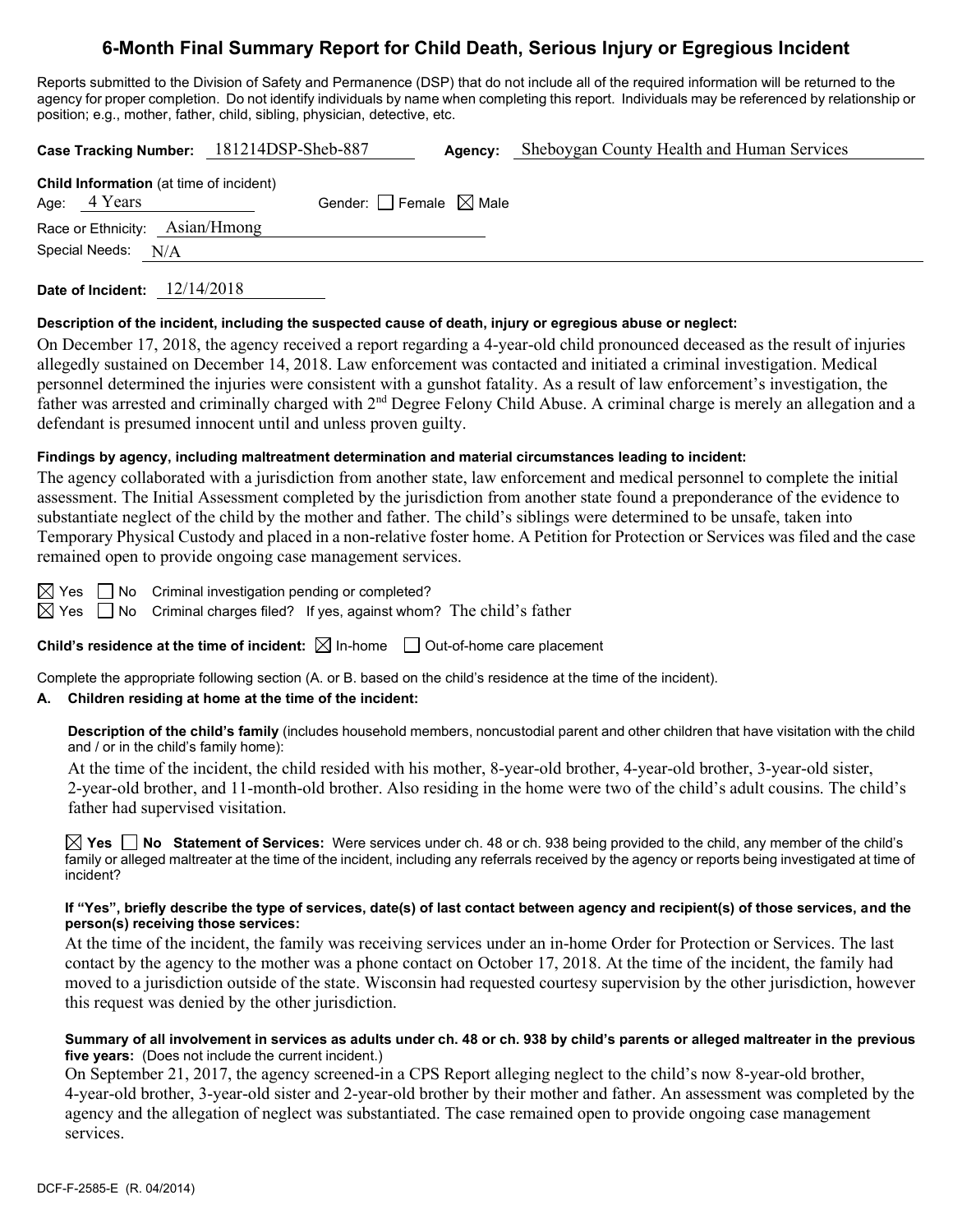On July 20, 2017, the agency screened in a CPS Report alleging neglect to the child's now 8-year-old brother, 4-year-old brother, 3-year-old sister and 2-year-old brother by their father. An assessment was completed by the agency and the allegation of neglect was substantiated. A Petition for Protection or Services was filed on July 21, 2017 and the children remained in the home with their mother. The case remained open to provide ongoing case management services.

#### **Summary of actions taken by the agency under ch. 48, including any investigation of a report or referrals to services involving the child, any member of the child's family living in this household and the child's parents and alleged maltreater.** (Does not include the current incident.)

(Note: Screened out reports listed in this section may include only the date of the report, screening decision, and if a referral to services occurred at Access. Reports that do not constitute a reasonable suspicion of maltreatment or a reason to believe that the child is threatened with harm are not required to be screened in for an Initial Assessment, and no further action is required by the agency.)

On September 21, 2017, the agency screened-in a CPS Report alleging neglect to the child's now 8-year-old brother, 4-year-old brother, 3-year-old sister and 2-year-old brother by their mother and father. An assessment was completed by the agency and the allegation of neglect was substantiated. The case remained open to provide ongoing case management services.

On July 20, 2017, the agency screened in a CPS Report alleging neglect to the child's now 8-year-old brother, 4-year-old-brother, 3-year-old sister and 2-year-old brother by their father. An assessment was completed by the agency and the allegation of neglect was substantiated. A Petition for Protection or Services was filed on July 21, 2017 and the children remained in the home with their mother. The case remained open to provide ongoing case management services.

#### **Summary of any investigation involving the child, any member of the child's family and alleged maltreater conducted under ch. 48 and any services provided to the child and child's family since the date of the incident:**

The agency collaborated with a jurisdiction from another state, law enforcement and medical personnel to complete the initial assessment. The Initial Assessment completed by the jurisdiction from another state found a preponderance of the evidence to substantiate neglect of the child by the mother and father. The child's siblings were determined to be unsafe, taken into Temporary Physical Custody and placed in a non-relative foster home. A Petition for Protection or Services was filed and the case remained open to provide ongoing case management services.

## **B. Children residing in out-of-home care (OHC) placement at time of incident:**

#### **Description of the OHC placement and basis for decision to place child there:** N/A

# **Description of all other persons residing in the OHC placement home:**

N/A

**Licensing history:** Including type of license, duration of license, summary of any violations by licensee or an employee of licensee or other actions that constitute a substantial failure to protect and promote the welfare of the child. N/A

### **Summary of any actions taken by agency in response to the incident:** (Check all that apply.)

| $\boxtimes$ | Screening of Access report                           | Attempted or successful reunification             |
|-------------|------------------------------------------------------|---------------------------------------------------|
|             | Protective plan implemented                          | Referral to services                              |
| $\boxtimes$ | Initial assessment conducted                         | Transportation assistance                         |
|             | Safety plan implemented                              | Collaboration with law enforcement                |
| $\boxtimes$ | Temporary physical custody of child                  | Collaboration with medical professionals          |
| $\boxtimes$ | Petitioned for court order / CHIPS (child in need of | Supervised visitation                             |
|             | protection or services)                              | Case remains open for services                    |
| $\boxtimes$ | Placement into foster home                           | Case closed by agency                             |
|             | <b>Placement with relatives</b>                      | Initiated efforts to address or enhance community |
| $\boxtimes$ | Ongoing Services case management                     | collaboration on CA/N cases                       |
|             |                                                      | Other (describe):                                 |
|             |                                                      |                                                   |

## **FOR DSP COMPLETION IF RECORD OR ON-SITE REVIEW WAS UNDERTAKEN:**

## **Summary of policy or practice changes to address issues identified based on the record or on-site review of the incident:**

Under the Child Welfare Disclosure Act (Section 48.981(7)(cr), Stats.), the Department of Children and Families' (DCF) Division of Safety and Permanence (DSP) completes an initial review of the agency's practice for each case reported under the Act. A further practice review has been completed for case 181214DSP-Sheb-887. As a result of this review process, the DSP did not determine policy or practice changes were needed.